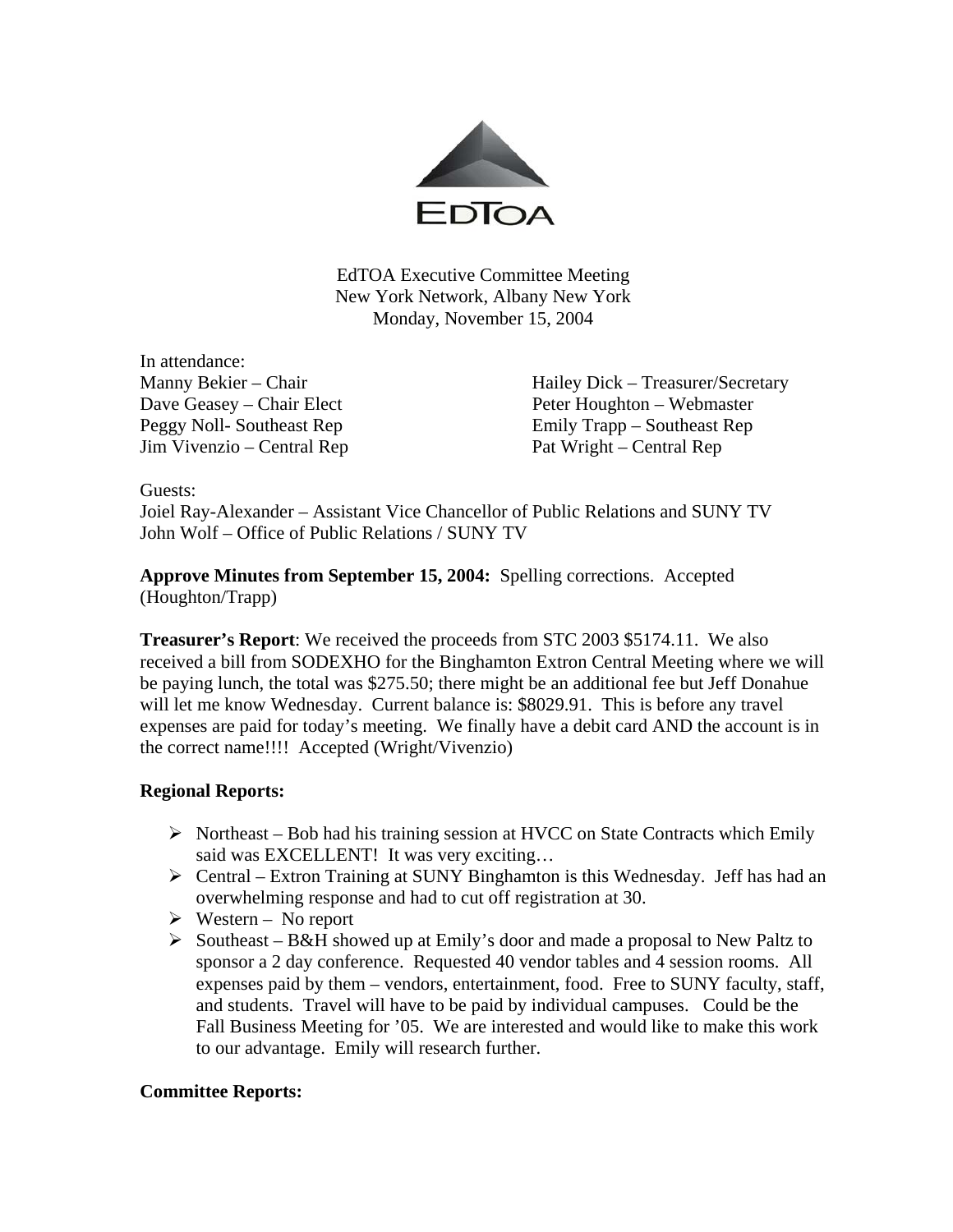- $\triangleright$  DL No report
- $\triangleright$  Technology Enhanced Classrooms No report
- $\triangleright$  Membership No report
- $\triangleright$  Web Page Needs to add regional meetings to conference list and also update committee membership list. Manny received an email from Justin Sipher stating that SUNY System Administration CIO Dave DeMarco would like to have a single clearing house website. Discussion ensued in reference to changing our association's website.

## **STC Report:**

 $\triangleright$  Theme – STC 2005 – Continuing Our "Open Source" Tradition; June 12-15, 2005

### **Old Business:**

- $\triangleright$  EdTOA survey Manny passed out the new draft of the EdTOA survey. Discussion ensued to try and streamline it and make it easier to understand for all constituents. All information will remain confidential and information will only be shared with those who participated in the survey.
- ¾ Recognition of new EdTOA members at STC (coded badges?) Manny would still like to identify new members at EdTOA.
- $\triangleright$  CUNY Relationship Manny will look into going to CUNY and trying to build a relationship with them.

### **New Business:**

- ¾ SUNY IT web site See above under Web Page Committee Report
- $\triangleright$  Sessions for STC 2005 EdTOA networking opportunity Leave at 10:15 to go to the Culinary Institute of America for a 3 course meal and tour of the campus technologies. The meal alone is \$28, tour is \$5, bus is \$12. The total would be \$45 per person. STC will apply \$15 to the total cost as a box lunch will not be provided so it brings the cost down to \$30.
- $\triangleright$  STC Possible Sessions Lighting for Video; Scheduling programs for the media office; Digital production (perhaps NYN)

# **SUNY TV updates:**

Joiel – Here to provide the update to SUNY TV, brain child of Chancellor King. 64 SUNY campuses that need to have an avenue to provide the public with the information from these campuses. In June, the background for SUNY TV was stated by Chancellor King (Thus the survey that our president's received). What was our vision of SUNY TV? They received a 98% response rate from the survey. The survey showed that of respondents would like the channel to cover the campus 50% of the time and then different programming the other 50% of the time.